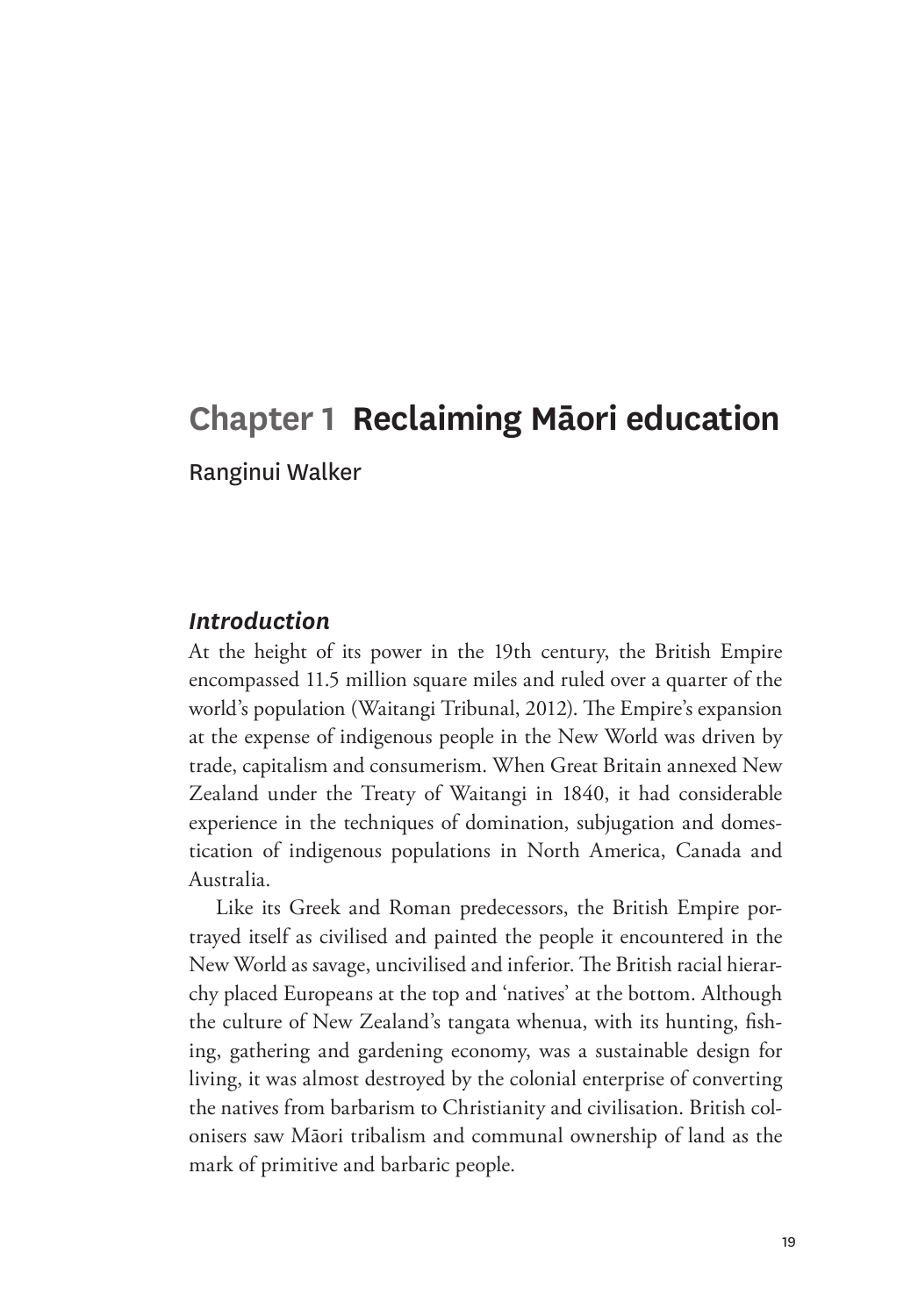The techniques of the coloniser included: trade at the frontier; opening up new lands and resources for exploitation; cultural invasion by missionaries imposing their world view on the natives; treaty-making to gain a foothold on the land; taking advantage of tribalism to divide and rule; military invasion; political domination; confiscation and expropriation of land and resources by legal artifice; and state terrorism and intimidation of non-conformist pacifist populations. For Māori, the most adverse effects of the colonial encounter included population decline, domination of chiefly mana by a foreign power, political marginalisation, impoverishment, and the erosion of language, culture and self-respect.

The consequence of this historical process, enacted in New Zealand from 1840 to 1900, is a structural relationship of Pākehā domination and Māori subordination. Subsequent institutional arrangements, including Parliament and the apparatus of the state, functioned to maintain that structural relationship. This chapter examines how one facet of institutional arrangements, the education system, was manipulated by the power brokers to maintain an unjust social order between Māori and Pākehā.

### *Mission schools*

The Anglican missionaries who arrived in New Zealand in 1814 were the advance party of cultural invasion. Their mission of converting Māori from 'barbarism to civilisation' was predicated on notions of racial and cultural superiority. They believed in a divine right to impose their world view on those whose culture they were displacing (Freire, 1972). Rev. Henry Williams thought Māori people were governed by the Prince of Darkness. Rev. Robert Maunsell abhorred Māori practices and thought their waiata (songs) were filthy and debasing. The Catholic Bishop Pompallier, who was admired by Māori converts to his faith, looked down on them as "infidel New Zealanders" (Elsmore, 1985).

Despite their prejudices towards natives, missionaries believed Māori could be raised from their primitive state to civilisation through schooling. The first mission school was opened by a teacher, Thomas Kendall, on 12 August 1816 at Rangihoua in the Bay of Islands (Jones & Jenkins, 2011). Others were established at Kerikeri, Waimate North and Paihia.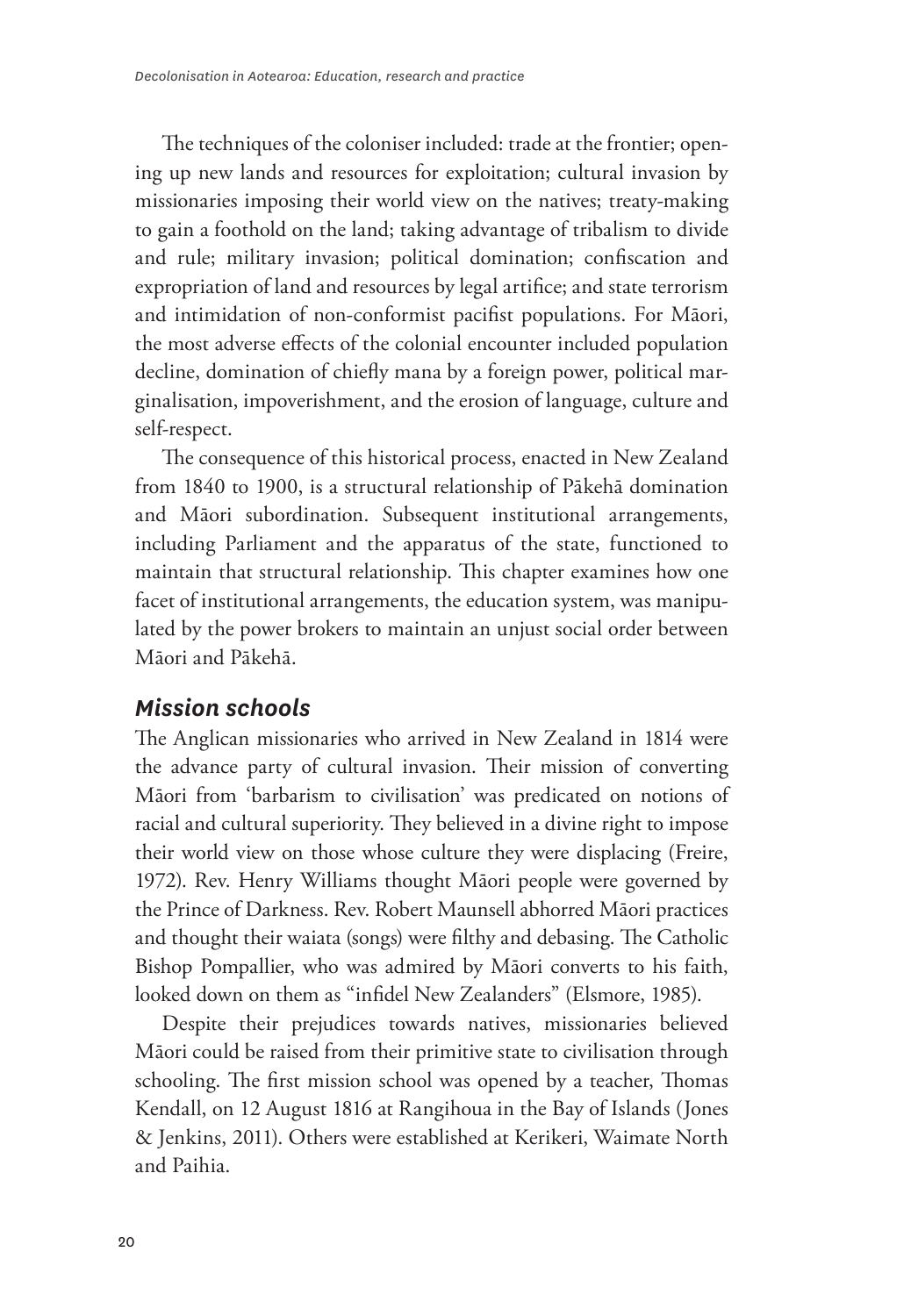Although Māori had whare wānanga (schools for teaching their own genealogy of knowledge), they wanted to send their children to the mission schools to access the Pākehā knowledge that produced large ships, powerful weapons and an amazing array of goods. Perhaps schooling would unlock the secret to this material wealth. However, the Māori desire to access Western knowledge was thwarted by missionary control of the curriculum. Instruction in the mission schools was strictly confined to the scriptures, and reading and writing in the Māori language only. Secular and non-Christian knowledge was excluded from the curriculum (Elsmore, 1985). English was not taught because the missionaries did not want Māori contaminated by non-Christian influences (Jones & Jenkins, 2011).

In 1837, when Colenso printed the scriptures in Māori, the Bible became hot property among tribes. Māori believed that knowledge of European culture and material goods was contained in the Gospels. Within a decade a number of Māori in most villages throughout New Zealand had learned to read and write in Māori (Barrington & Beaglehole, 1974). Adults and children arrived at mission stations for lessons. Māori teachers spread literacy to remote tribes well in advance of the missionaries. Rev. William Williams went to Poverty Bay in 1840 to establish a mission station and found that people there could already read and write (Elsmore, 1985).

Although interest in missionary teaching waned when prosperity remained elusive, Māori made use of their ability to read and write to communicate by letter with other Māori. From the 1830s letters were delivered on horseback to all parts of the country. Community leaders also put up whenua rāhui, tapu and trespass notices on posts and houses (Jones & Jenkins, 2011). The spread of literacy in Māori communities enabled learned men in the traditions of their hapū and iwi to write their genealogy of knowledge in family manuscript books. But the transition from oral to written transmission of knowledge was an enterprise fraught with ambivalence and potential danger. In Māori epistemology, humans are born into the world with no knowledge. All knowledge emanates from the gods, who embedded it in the natural world to be discovered by humans. For this reason, the pursuit and transmission of knowledge was a sacred enterprise confined to whare wānanga.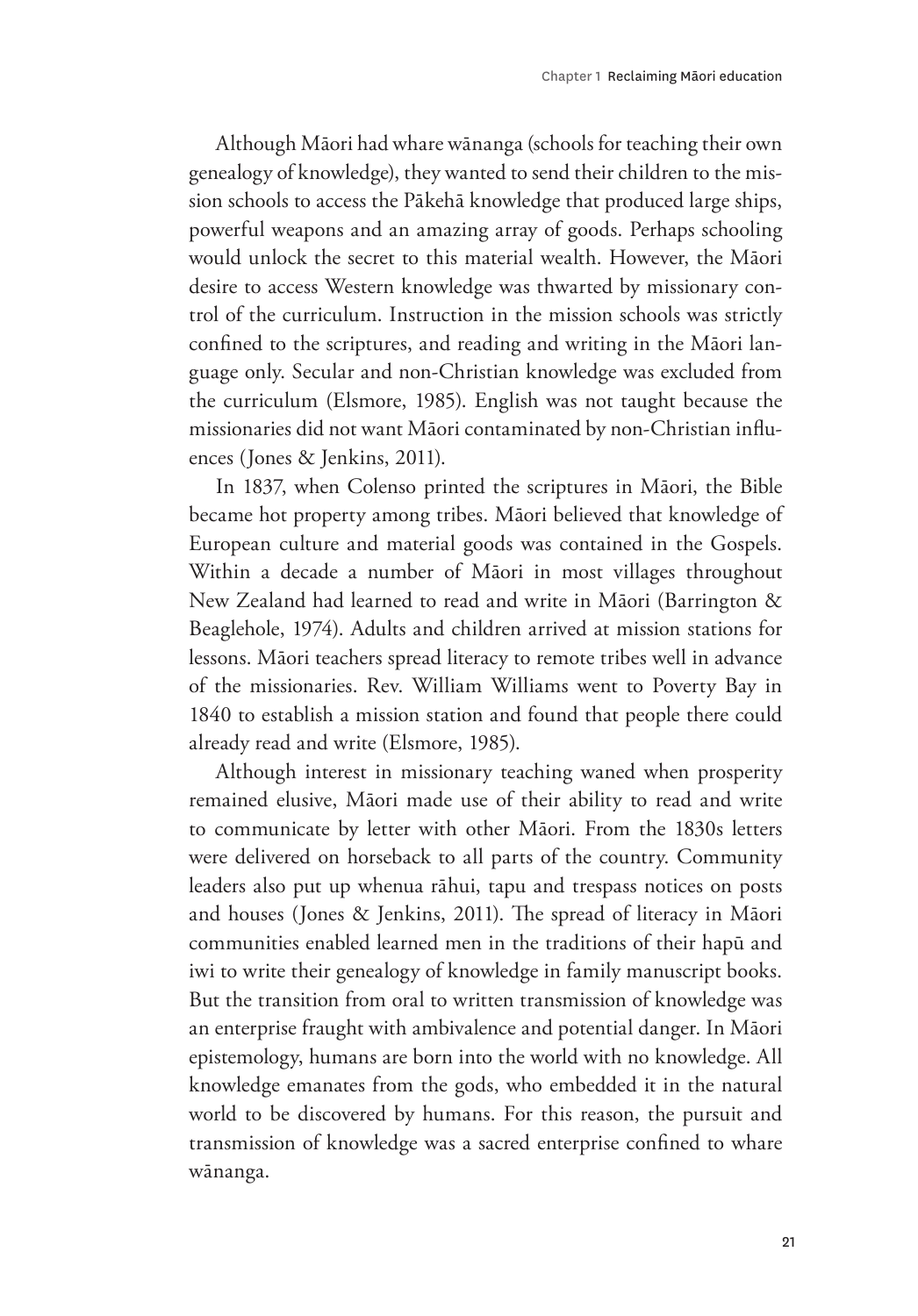Aperehama Taonui, who taught in the mission school at Mangungu in 1848/49, wrote *He Pukapuka Whakapapa mō ngā Tūpuna Māori*, which recounted the history of Hokianga ancestors from Kupe and Nukutawhiti to their modern descendants. Taonui learned the genealogies as a young man and was instructed not to write down the names of deified ancestors because they were tapu. There was also the danger that such a manuscript might end up in a box among profane things. When Taonui wrote the book, he understood it was for the edification of Pākehā scholars and feared that if other Māori saw the book it could arouse animosity and resentment.

Authors of family manuscript books resolved the problem by treating them as tapu and secreting them away from the public gaze, as the whare wānanga had been in the past. Some authors did put their knowledge out in the public domain. They were the modernisers, educated first in whare wānanga by their elders, then taught to read and write in the mission schools. Their writings paved the way for the writing of tribal histories in the 20th century. Perhaps the most influential of these modern-day tohunga was Wiremu Maihi Te Rangikāheke of Ngāti Rangiwewehi hapū of the Arawa confederation of tribes. Born in 1815, he was instructed in the genealogy of tribal knowledge by his elders. At 20 he also learned to read and write at Te Koutu mission.

Te Rangikāheke was a prolific writer. He set out his genealogy of knowledge in 21 manuscripts, and contributed to 17 others, authoring a total of 800 pages. His writing was based on the technique of genealogical recital, complemented by a narrative recounting of events at various levels of the whakapapa (genealogy), from the creation of the universe to the descent of man from the gods and the migration of his ancestors to Aotearoa New Zealand.

Te Rangikāheke was also a political realist who embraced modernity. He attached himself as an adviser to Governor Grey to teach him Māori language, traditions and customs so that he would be a good governor for both Māori and Pākehā. Unfortunately, Grey did not live up to Te Rangikāheke's expectations. Instead, he exploited Te Rangikāheke's manuscripts, which became primary sources for his publications *Kō ngā Mōteatea me ngā Hakirara ō ngā Māori* and *Kō ngā Mahinga ā ngā Tūpuna*. The latter was translated and published as *Polynesian Mythology* without citing Te Rangikāheke as a source.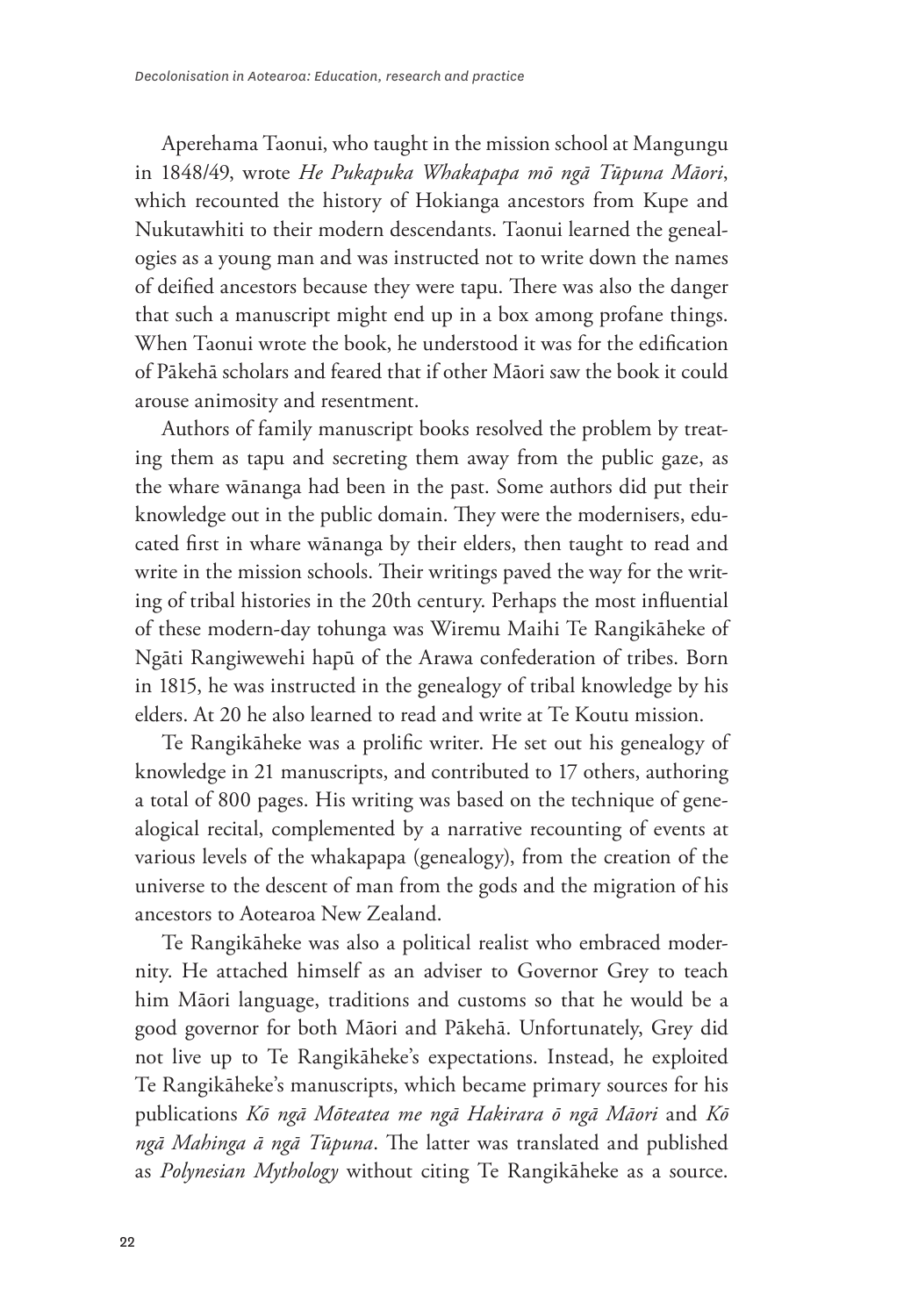Besides being a plagiarist, Grey was an unredeemed assimilationist. There was no room in his notion of governance for a dual administration of two cultures in one nation.

### *Schools for assimilation*

The existence of the tangata whenua (people of the land) as the dispossessed owners of the soil was problematic for the coloniser. Assimilation was Governor Grey's solution to the Māori problem. His Education Ordinance of 1847 subsidised church boarding schools with a view to isolating Māori children from the "demoralising influence" of their villages. The aim was to assimilate Māori as quickly as possible into European ways (Barrington, 1970). Grey subsidised the church schools with the proviso that instruction was conducted in English. Māori was excluded from the curriculum. The system was reinforced by the Native Schools Act 1858, which gave an annual grant of £7,000 to boarding schools teaching in English.

The Government's motives for funding mission schools included civilising the natives and pacifying the country. It was thought that the schools would enhance the moral influence of government. They were also expected to develop ideas of individual ownership of property and displace communal ownership, thereby making Māori land more accessible (Simon, 1998). The Government also wanted the mission schools to provide industrial training and labouring on the land and gardens. The underlying objective was to prepare Māori for a future as a labouring underclass. The school inspector Henry Taylor declared:

I do not advocate for the natives under present circumstances a refined education or high mental culture … they are better calculated to get their living by manual than by mental labour. (Simon, 1998, p. 11)

The mission schools became a tool of government to assign Māori to an underclass—the British brown proletariat, below the meanest of white men.

In 1867 William Rolleston reported to the Government on the progress of 13 Native Schools founded by the Anglican, Catholic and Wesleyan missionaries. Rolleston criticised the schools for failing to eliminate "Māori communism" and for emphasising religious instruction ahead of other subjects. He was also critical of the churches for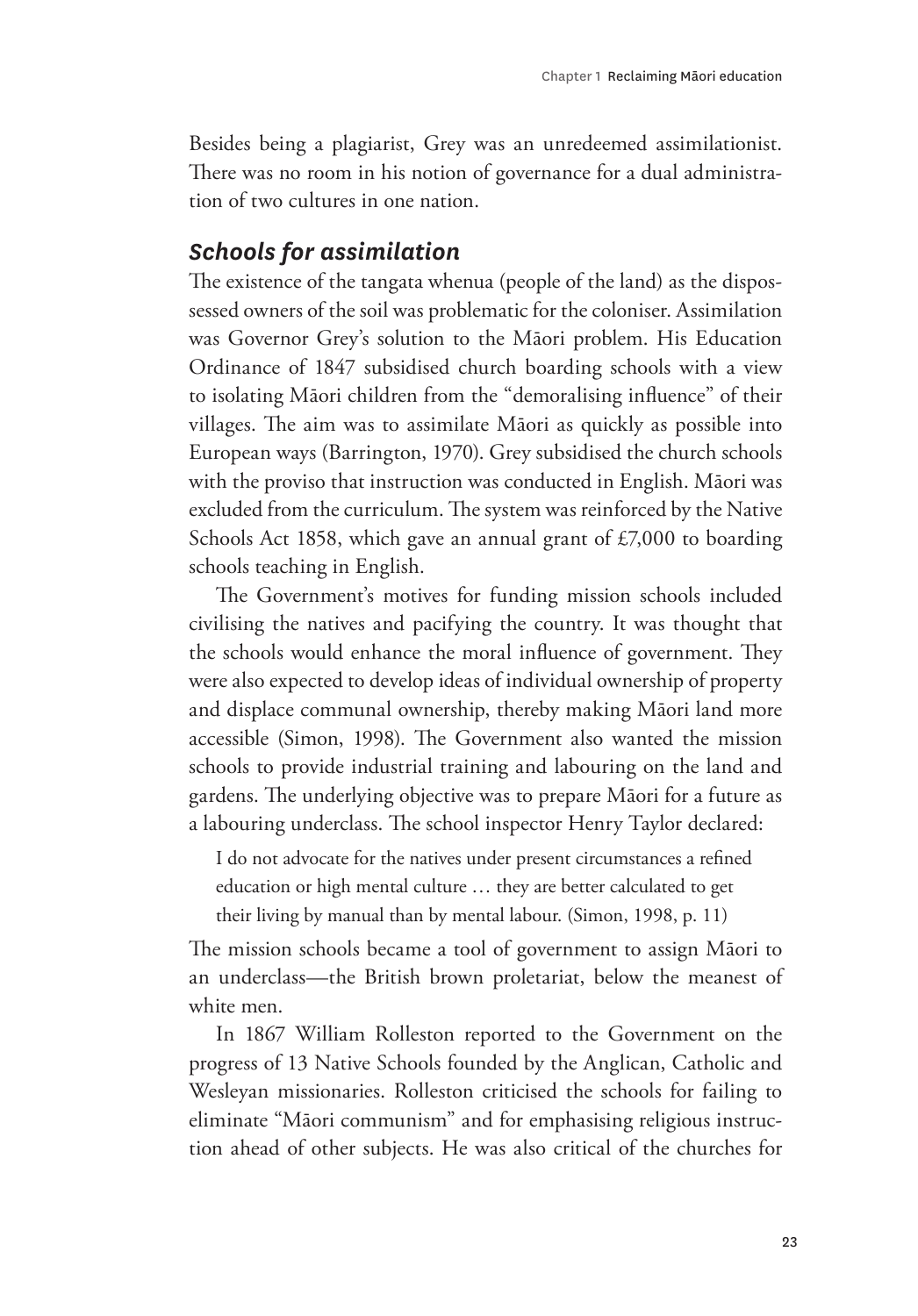not establishing a general system of primary schools (Walker, 1990). Rolleston's report encouraged the Government to introduce the Native Schools Act 1867 to establish primary schools in Māori communities. The Native Schools were controlled by the Department of Native Affairs. Māori leaders had to ask the Government to establish a school in their district and provide sufficient land for the school, but had no say in the curriculum. The genealogy of Māori knowledge was excluded and disqualified as inadequate, low down in the "hierarchy of knowledge" (Foucault, 1980).

Despite elimination of their own culture from the curriculum, Māori leaders supported the Native School system in the hope that their children would gain access to the benefits of the New World. By 1907 there were 97 Native Schools in rural Māori communities. Social life in tribal hinterlands was now centred on the new triad of school, church and marae.

The Inspector of Native Schools drew up a Native School Code in 1880. The Māori language was confined to the junior classes to induct infants into school routines. Thereafter it was progressively displaced by English as the medium of instruction in reading, writing and arithmetic. Although children became proficient in the three Rs, the authorities underestimated the strong resistance of Māori culture to assimilation. In 1897 the Inspector of Native Schools attributed poor progress to Māori difficulty with the English language. He instructed teachers to encourage children to only speak English in the playground. Teachers translated this into a general prohibition of the Māori language in school precincts. Subsequent generations of Māori, right up to the mid-20th century, claimed the prohibition was enforced by corporal punishment.

### *National system of education*

The Education Act 1877 established a national system of secular and compulsory primary schools administered by 10 regional boards controlled by the Department of Education. The Native Schools were transferred from Native Affairs to the Department of Education. The objective was to phase out the Native Schools in communities that had become 'Europeanised', a euphemism for assimilation. However, the Māori desire to have their own schools increased the number of Native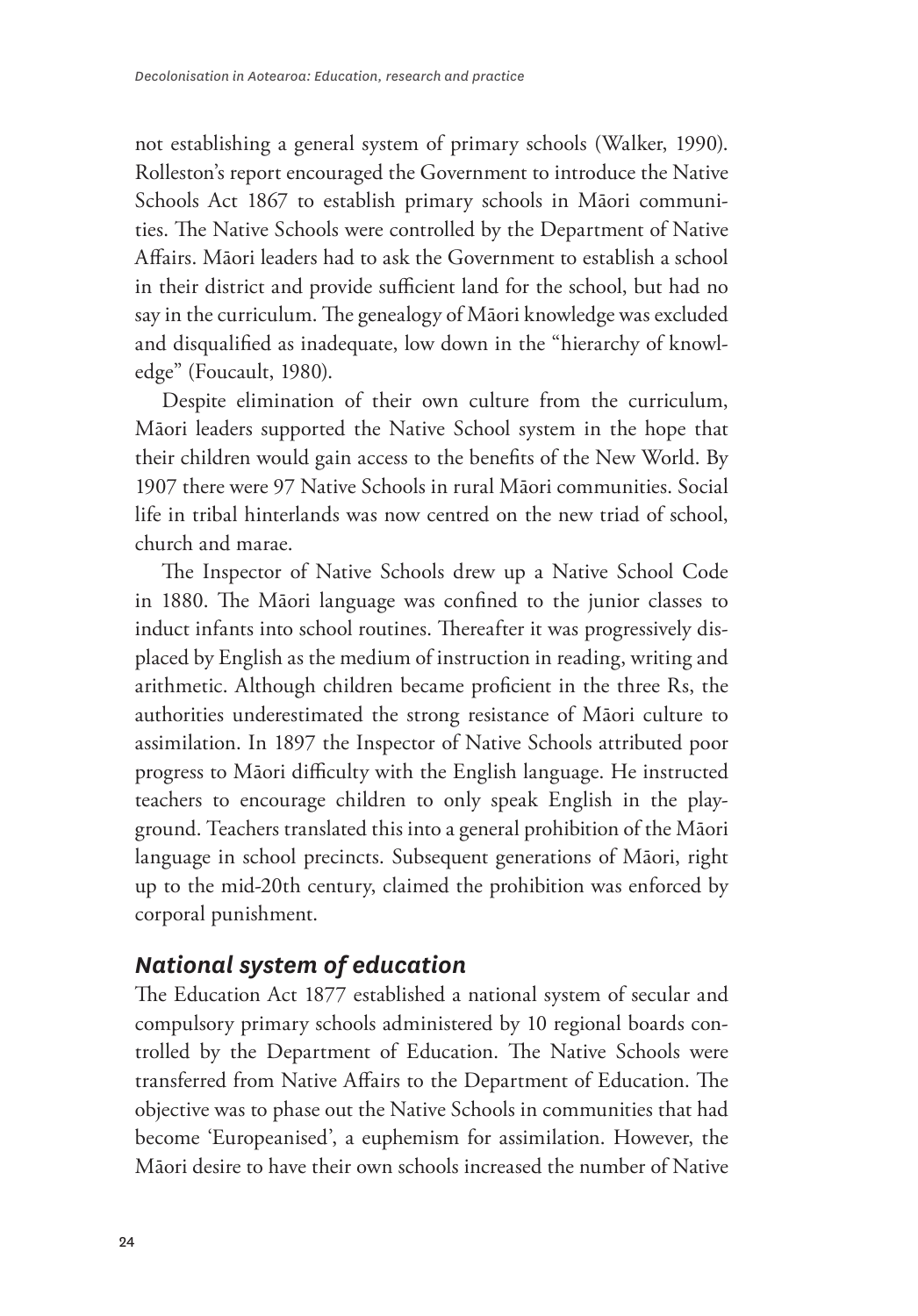Schools to a high of 166 well into the 20th century (Simon, 1998).

Despite the increase in Native Schools, by 1909 there were more Māori pupils attending Board schools than Native Schools. Over the next 50 years Māori attendance at Board schools increased as people migrated to towns and cities in search of work. There, the pressure to assimilate was irresistible. School demanded cultural surrender, the denial of Māori language and culture. For the majority of children, school became a site of resistance, an arena of cultural conflict exacerbated by teachers steering pupils towards manual labour and domestic service. Few went on to high school; most dropped out to join the workforce as manual workers. This dismal outlook was ameliorated by church boarding schools determining their own curriculum.

### *Hukarere*

Napier's Hukarere Native School for Girls, established in 1875, was a joint venture between the Anglican Church and the Department of Native Affairs to Christianise, civilise and assimilate Māori. It aimed to domesticate girls for their future role as mothers and housewives. In addition to their lessons, they were expected to help prepare meals and do laundry, gardening and general housekeeping (Jenkins & Morris Matthews, 1995).

The school curriculum emphasised reading and writing in English, and rudimentary arithmetic, geography and sewing. Māori culture and tikanga (customs) were replaced by Pākehā beliefs and social practices. On leaving school, some girls went into domestic service and some went home. A small number trained as nurses, going against the prevailing educational objective of confining Māori to underclass status as labourers and manual workers (Jenkins & Morris Matthews, 1995).

### *Te Aute College*

In 1854 Samuel Williams founded Te Aute College for Māori boys, near Pukehou, for the Anglican Mission. Initially the school struggled, but it changed for the better when John Thornton was appointed principal in 1878. Thornton prepared senior students for the matriculation exam to enable them to go on to university. The curriculum at Te Aute included English, arithmetic, algebra, Euclid, physiology, Latin, science, chemistry, Greek, French, geography and New Zealand law.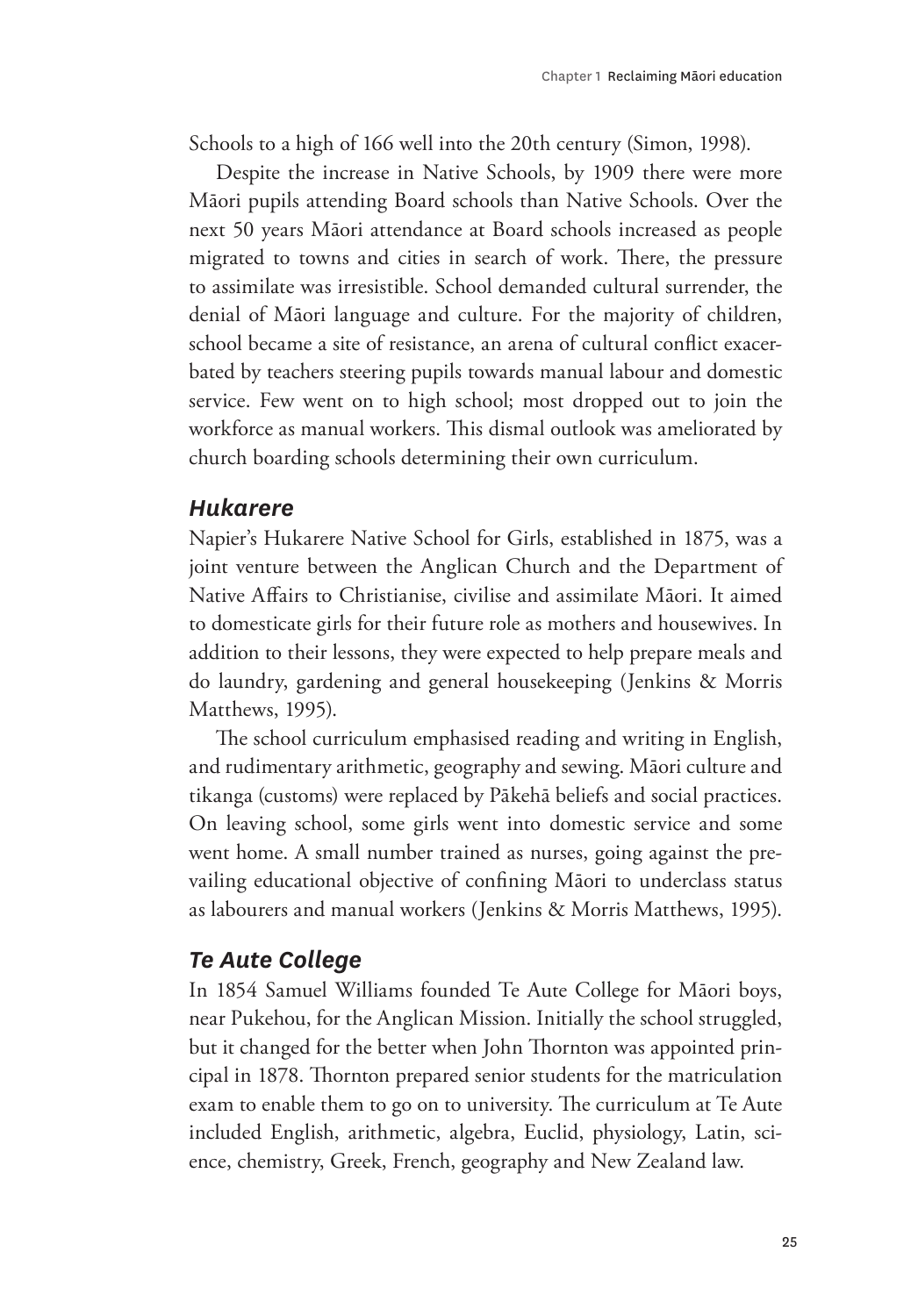In the late 1800s three to four students a year were passing the matriculation examination. In the vanguard of Māori graduates was Apirana Ngata BA, LLB (1894). He was followed by Māui Pōmare MD (1899) and Te Rangihīroa (Peter) Buck MD. The appearance of Māori graduates so early in the colonial encounter constituted a challenge to the nexus of power and knowledge monopolised by Pākehā. All three of these modern pillars of Māori society became members of Parliament, determined to improve the lot of their people. The powerbrokers in education moved to quench the flame lit by Thornton.

George Hogben, Director of Education, focused the curriculum of Native Schools on hand work, and manual and technical instruction. He wanted Te Aute to replace Latin, Euclid and algebra with agricultural and manual training (Calman, 2015). Official attempts to restrict the curriculum of Māori boarding schools were made even more explicit in the 1906 report of the Royal Commission of Inquiry into the Te Aute and Wanganui Collegiate School Trusts. William Bird, Inspector of Native Schools, argued that the objective of Māori education was to fit pupils for life among Māori and "not to mingle with Europeans and compete with Europeans in trade and commerce".1 Bird also approved changes to the curriculum at Hukarere, replacing academic subjects with needlework, cooking and domestic work. When the school trustees resisted the instruction to tailor the curriculum towards instruction in agriculture, Bird suspended scholarships for the matriculation programme.

Hogben and Bird's control of the curriculum in Māori schools created a two-tier system of education that affirmed Pākehā dominance and Māori subordination. In 1931 T. B. Strong, Director of Education, reinforced policies laid down by Hogben and Bird. Teachers were not to encourage Māori pupils to take arithmetic beyond their present or even possible future needs (Simon, 1990). Māori education should train boys to be good farmers and girls to be good farmers' wives. The policy of tracking Māori away from high-level academic training created the 50-year hiatus between the first and second wave of Māori graduates.

### *Native district high schools*

When the first Labour Government came to power in 1935, its education policy aimed to provide secondary education for every child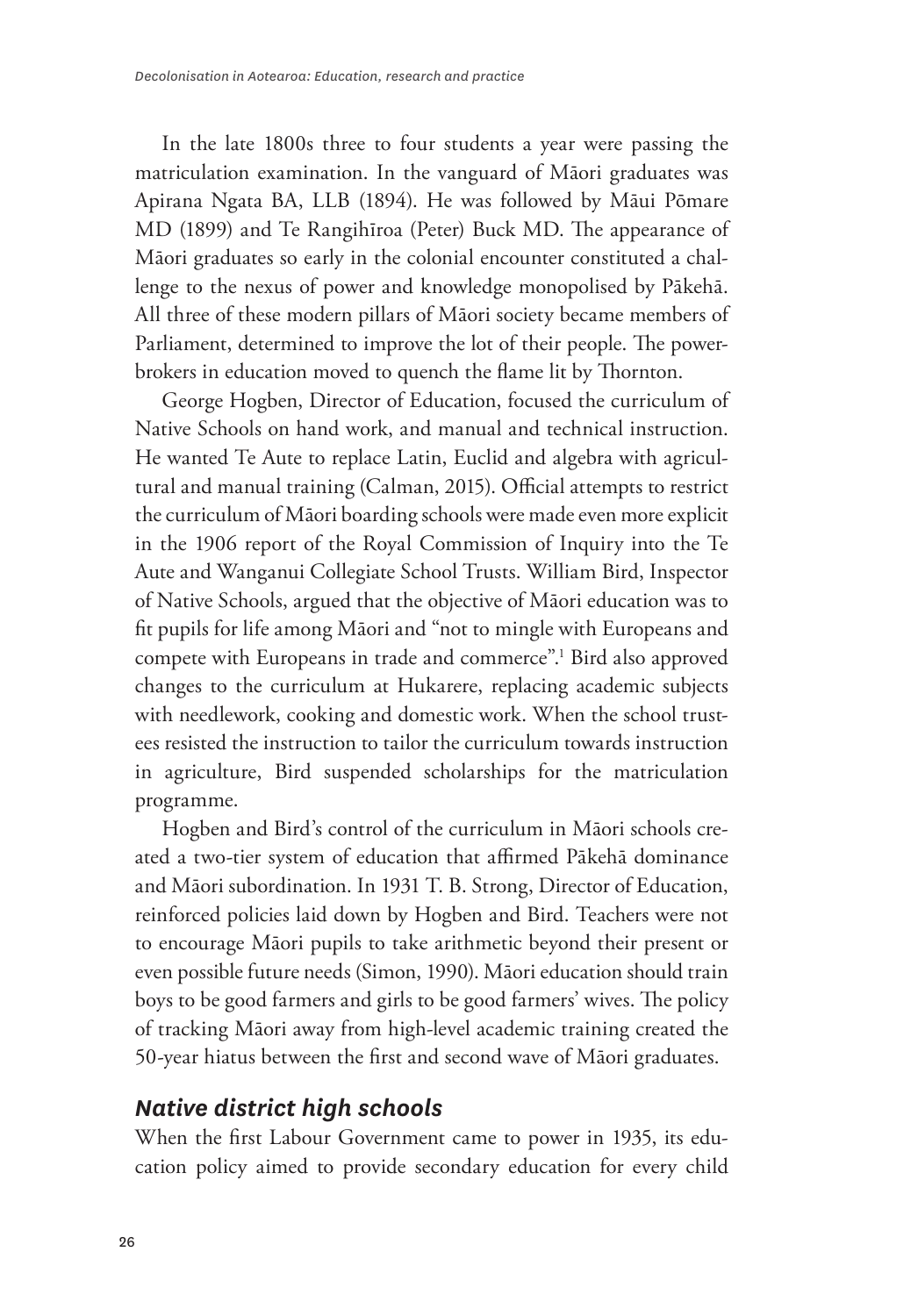"of the kind for which he is best fitted and to the fullest extent of his powers" (King, 2003, p. 335). High schools would be free of charge. The Education Department responded to the policy by establishing Native District High Schools located in rural Māori communities and controlled by the Department. The curriculum included metalwork, home management, cookery, decorating and infant welfare for girls.

In 1945, when Māori parents realised their children were being short changed, they requested that School Certificate courses be provided. Government policy meant the Department had to comply. Before leaving office in 1949, the Labour Government abolished the pejorative term 'native': Native Affairs became Māori Affairs and the Native Schools became Māori District High Schools.

Although Māori were able to influence the curriculum for the first time, the dynamic of Pākehā control at the chalk face hardly changed. With Māori urbanisation in the 1950s, more Māori were enrolled in Board schools than in Māori schools. For Māori children, schools became sites of resistance and culture conflict, exacerbated by teacher attitudes and low expectations.

### *Māori teacher training*

Meanwhile, a breakthrough was made in reversing the policy of shutting Māori out of the professions. There was little chance the 166 Native Schools in isolated tribal areas, where Māori was still the first language, would become 'Europeanised'. Māori junior assistants from the community were employed in the infant school to help monolingual Pākehā teachers induct pupils into school routines. Teacher trainees were reluctant to be posted to Native Schools as probationary assistants. Headmasters recommended able junior assistants for teacher training to fill the shortfall in PAs. The Department of Education was obliged to institute the Māori quota system for teacher training, with trainees bonded to teach for 3 years in Native Schools.

The first intake of students under the Māori quota was admitted to Auckland Teachers' Training College in 1939, but their training was disrupted by the outbreak of war. Those who returned from the war completed their training and started teaching in the Native Schools.

The shortage of teachers in the post-war years led to an expansion of the Māori quota to upwards of 60 students a year at Auckland and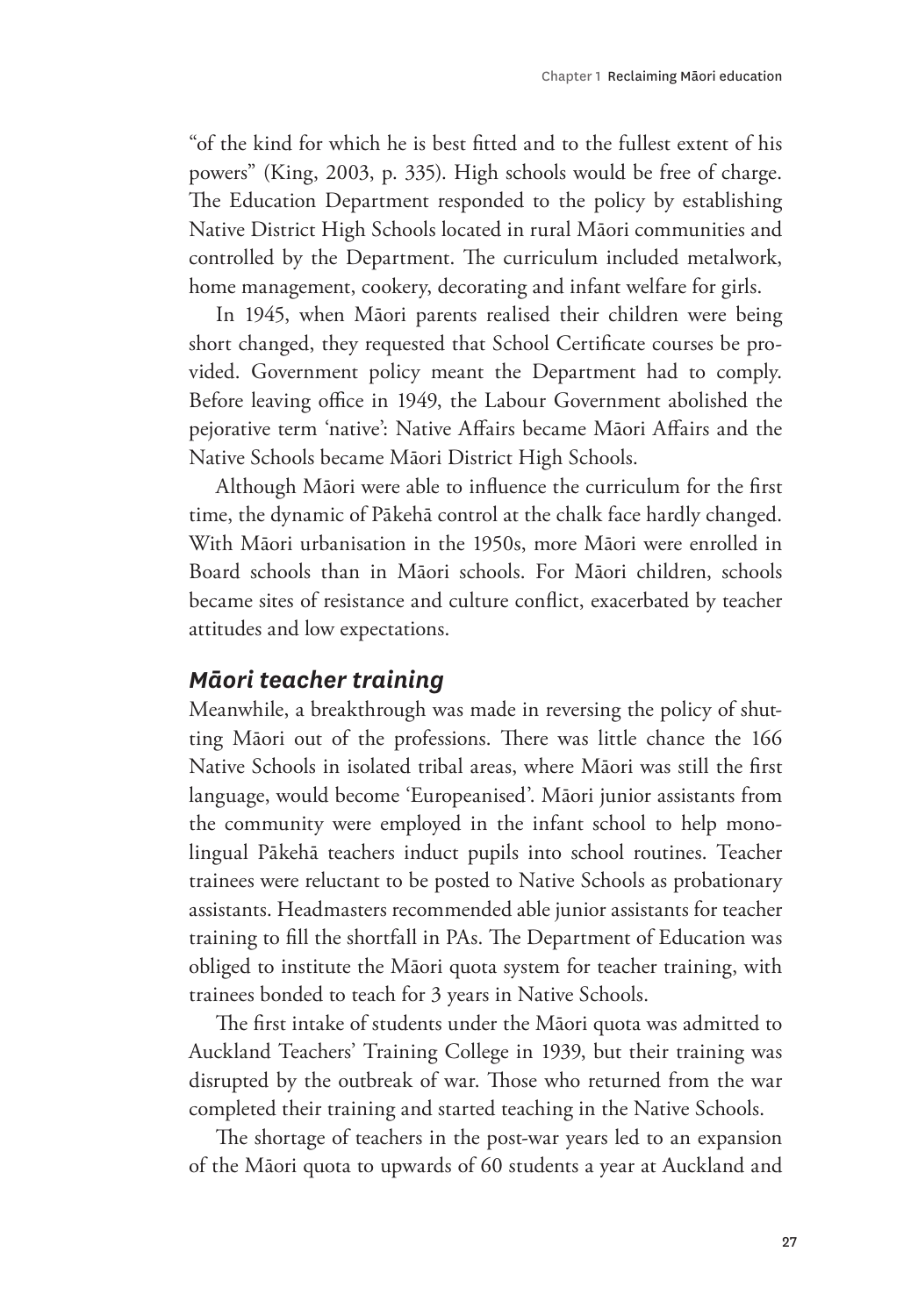Ardmore Teachers Colleges. Others were trained at Wellington and Palmerston North. These teachers constituted the second wave of graduates and intellectuals who engaged in the praxis of liberating Māori from educational subjection. Their objective was to carefully incorporate elements of Māori culture (including art and songs) into their classrooms while avoiding a Pākehā backlash.

### *Whakapapa of the gaps*

Apirana Ngata, the most influential Māori leader of the 20th century, was the first to recognise the economic and educational gap between Māori and Pākehā. His solution was to promote a Māori farming and land development scheme. However, many of the farms were too small to be economically viable. By 1939 most landless Māori had to look for labouring work outside their tribal areas.

In education, Ngata understood the relationship between power and knowledge and the role of the state in generating knowledge. To ensure Māori knowledge would have a place in education, Ngata had established the Māori Ethnological Research Board in 1923 to promote the study of Māori language, culture and traditions, and to publish the works of Elsdon Best, Peter Buck and Henry Skinner (Māori Ethnological Research Board, 1929). The Board also published *Te Wānanga,* a Māori counterpart to the *Journal of the Polynesian Society*. *Te Wānanga* ran for three issues in 1929/30.

In 1926 Ngata had proposed to the University of New Zealand that Māori language be included as a subject for the Bachelor of Arts degree. Ngata's strategy to overcome opposition was to designate Māori a foreign language. When the proposal went before the University Senate, opponents argued that Māori was not a written language. Ngata responded by citing a considerable body of literature. The University's Board of Studies capitulated and approved Māori as a foreign language for the BA degree, but did not implement the proposal. Ngata campaigned for the next 20 years to establish a lectureship in Māori, but his attempts to secure funding failed.

### *Māori studies*

Ngata never gave up the fight to have Māori language and culture taught in universities. The breakthrough came at the Young Māori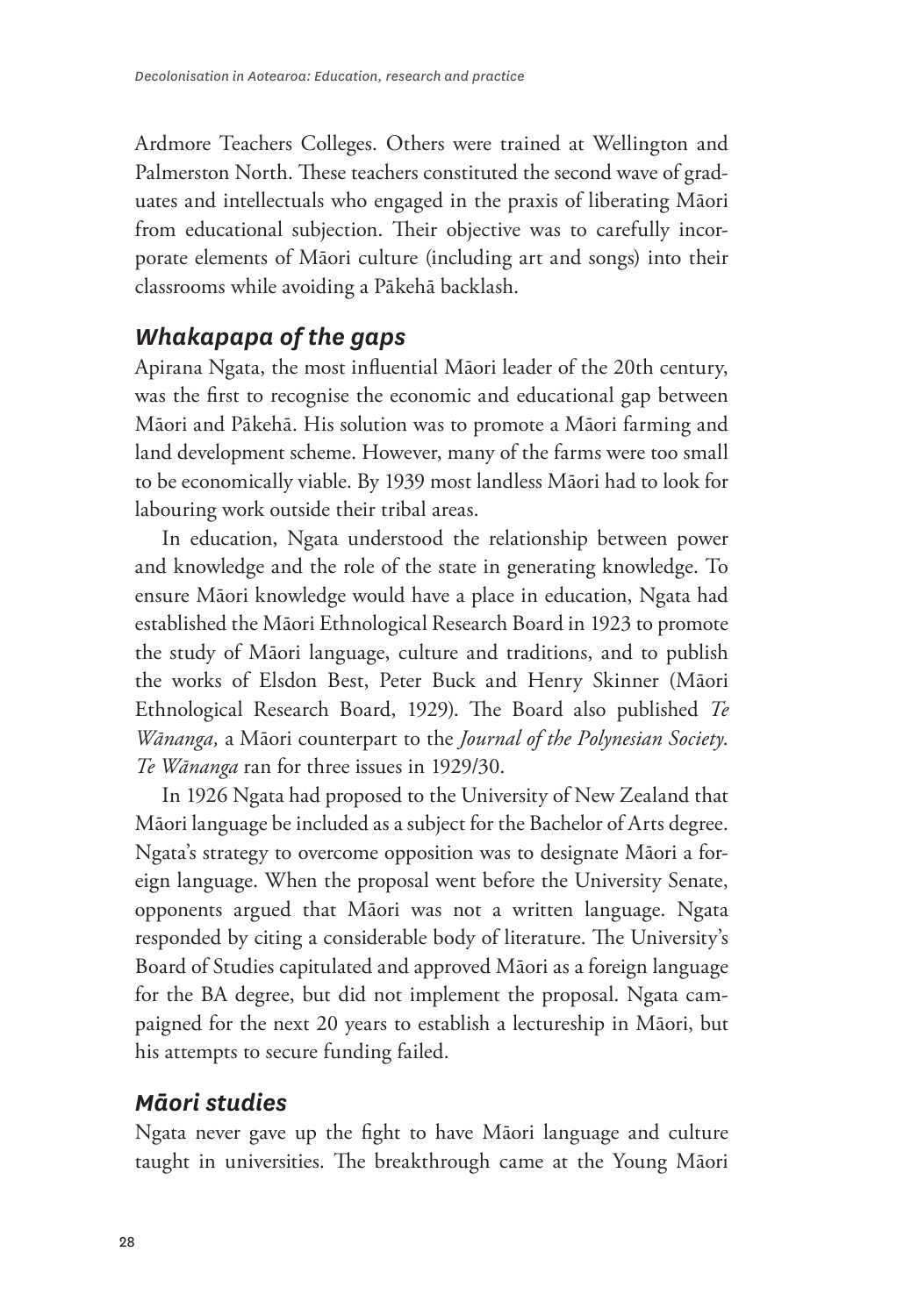Leaders Conference he sponsored at Auckland University College in 1939. A resolution was passed for the establishment of a Māori social and cultural centre to promote Māori adult education through Auckland University College, Teachers College and the Auckland Museum (Young Māori Leaders Conference, 1939). The outbreak of World War Two delayed action on the solution for a further 10 years.

In 1949 Maharaia Winiata was appointed Māori tutor in adult education at Auckland University. This first foot in the door of the academy was augmented by the 1951 appointment of Bruce Biggs as a junior lecturer in Māori in the Anthropology Department and Matt Te Hau in adult education. The trio pioneered the establishment of Māori studies at Auckland University. Winiata and Te Hau focused their pedagogy on cultural reconstruction and the validation and incorporation of Māori knowledge in the academy. Their courses in Māori language, culture, history and the arts of carving and weaving were held off campus on marae in Māori communities.

In 1951 Professor Ralph Piddington, head of anthropology at Auckland University, sought approval from faculty to teach Māori language. In doing so, he had to deal with the colonial mind-set rooted in the view of European superiority over natives. Piddington produced a pile of Māori text books to refute the claim that Māori was an oral, not a written, language. He argued that teaching the native tongue was essential to the discipline of anthropology, and his motion for the Māori language to be taught was passed.

At the outset the core business of Māori studies was teaching te reo Māori (the Māori language). The admission of Māori into the academy paved the way for the introduction of cultural studies as increments to the language programme. Māori studies expanded to include kawa o te marae (marae protocol), whaikōrero (oratory), waiata (songs and chants), pakiwaitara (legends), tribal traditions, and the arts of whakairo (carving), tukutuku (decorative fibre work) and raranga (weaving). Māori studies has since been extended to include topics such as Māori politics, the Māori response to colonisation, Māori resource management, indigenous studies, the Treaty of Waitangi and the settlement of Māori land claims against the Crown.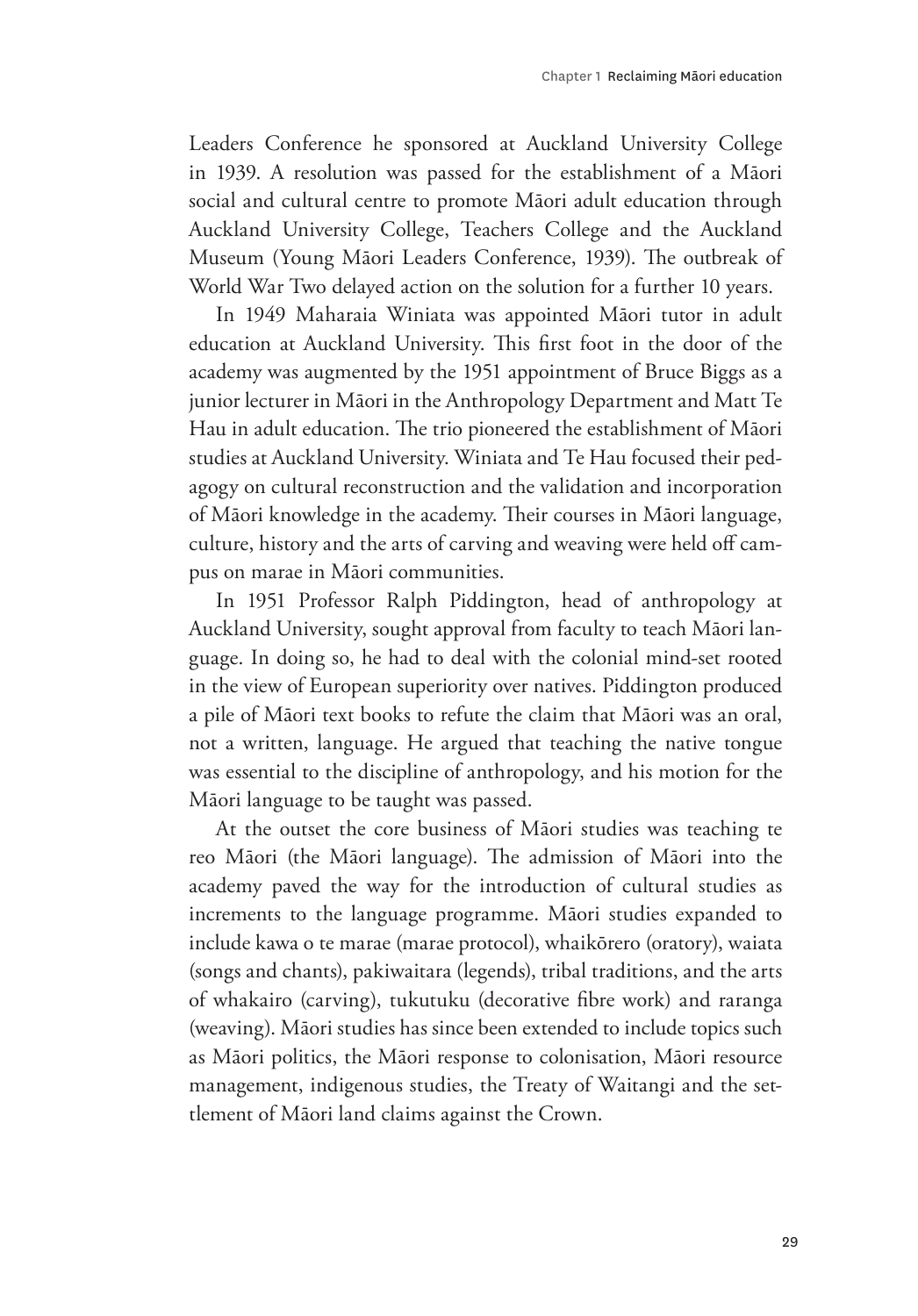## *The Hunn Report*

The 1960 Hunn Report on Māori Affairs made explicit for the first time in an official document the gaps identified by Ngata between Māori and Pākehā:

- Māori life expectancy was 15 years lower than that of Pākehā
- there was a 'statistical blackout' of Māori in higher education
- Māori unemployment was three times that of Pākehā (Hunn Report, 1961).

Although Hunn's findings were useful, he did not question the moral integrity of an education system that tracked Māori away from the professions and into manual work. Nor did he see structural inequality in the distribution of power as the root cause.

The Ministry of Education responded by establishing the Māori Education Foundation and the National Advisory Committee on Māori Education (NACME). To make education more congenial to Māori, NACME recommended the inclusion of "taha Māori" (Māori dimension) in the curriculum and the establishment of bilingual schooling. These initiatives had limited success because their application in so-called mainstream schools was managed mainly by Pākehā teachers and officials labouring under the influence of Hogben, Bird and Strong's earlier policies.

# *Māori responses to the gaps*

In response to the findings of the Hunn Report, the growing body of Māori in the teaching profession adopted a co-operative and reformist strategy to education. No one questioned the moral integrity of education provision for Māori and its underlying agenda of subordinating Māori as an underclass of manual workers. They assumed there was a level playing field for Māori and devised their own strategies to close the education gap, including:

- the establishment of homework centres
- the formation of Māori education-advancement committees
- raising funds for the Māori Education Foundation
- establishing play centres for early childhood education.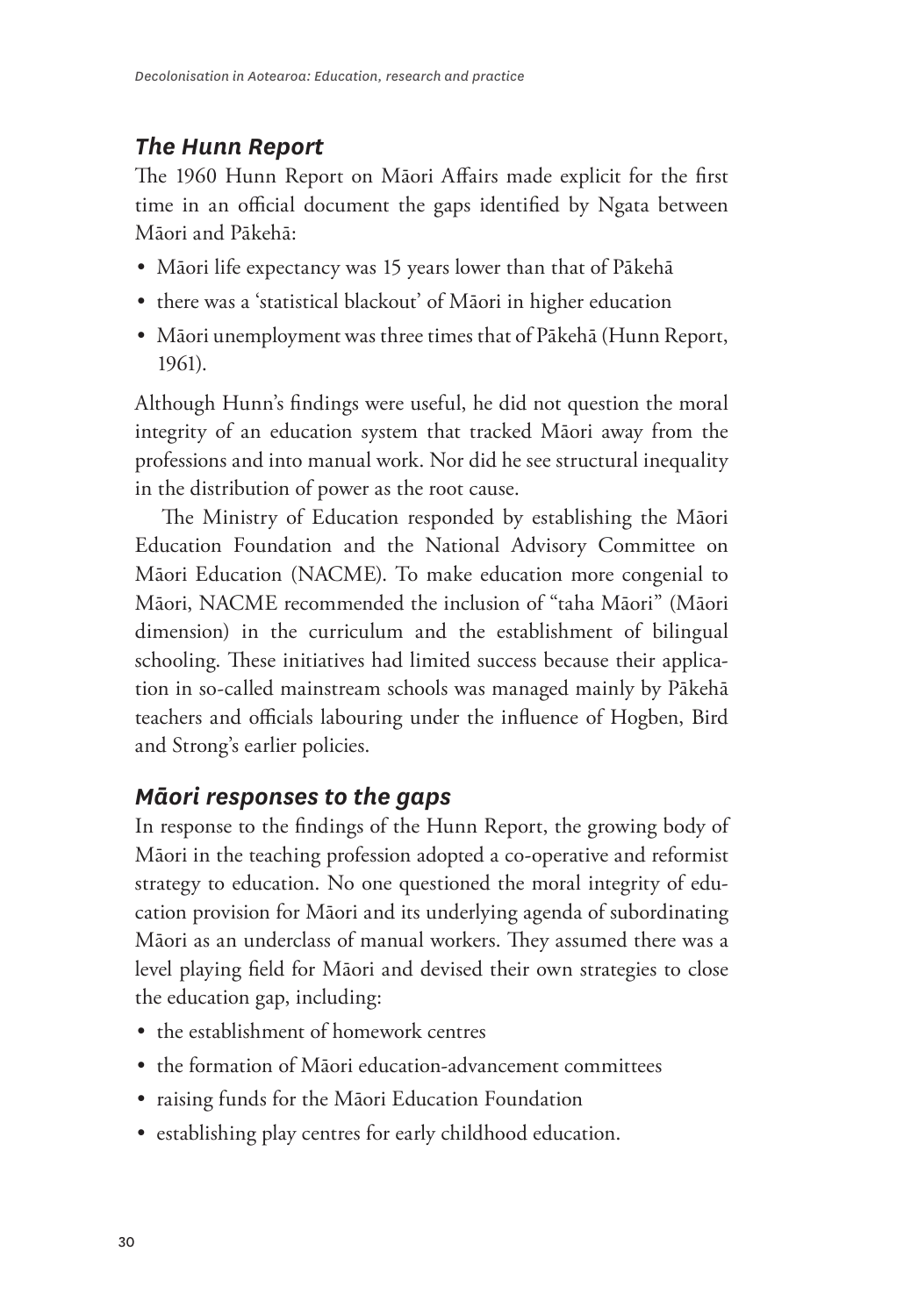Māori enthusiasm for the play centre movement was based on its kaupapa of parental participation. In 1963 Alex Grey, education lecturer at Auckland Training College, visited Māori communities throughout the North Island, promoting the play centre movement. Over 500 Māori play centres were established nationwide and affiliated to the New Zealand Play Centre Federation In theory, play centres were expected to make up the so-called deficits in Māori children, who were thought to be culturally deprived and spoke a restricted language code. It was thought they would give children a head start for primary school. In 1966 it was evident nothing had changed. The report of the Māori Education Foundation noted that over 85 percent of Māori pupils left secondary school with no qualifications. In 1969 the figure was still 79 percent, despite a decade of effort and financial input.

By this time there were several hundred Māori teaching in both primary and secondary schools. They initiated action from within by stepping up the teaching content on taha Māori in social studies, promoting school visits to marae (meeting houses), and, in the 1970s, establishing marae on school campuses. Teacher efforts to create a more congenial cultural environment for Māori students in mainstream schools were complemented by the efforts of Tūroa Royal, Advisor to the Officer for Māori Education in the Ministry of Education.

In 1971 the National Advisory Committee on Māori Education produced a seminal report written by Tūroa, recommending that:

- 1. cultural differences be understood, accepted and respected by children and teachers
- 2. the school curriculum must find a place for the understanding of Māoritanga (the Māori way of life)
- 3. special measures must be taken to achieve the goal of equal opportunity (Codd, Harker, & Nash, 1985, p. 75).

These resolutions enabled the Minister of Education to reverse the policy of excluding the teaching of Māori language in primary schools.

In the 1970s, to circumvent opposition to the insertion of Māori language and culture into the school curriculum, Māori intellectuals redefined assimilation and integration as taha Māori. Marae were established on school campuses to make schooling more culturally welcoming to Māori students. Māori language and cultural competitions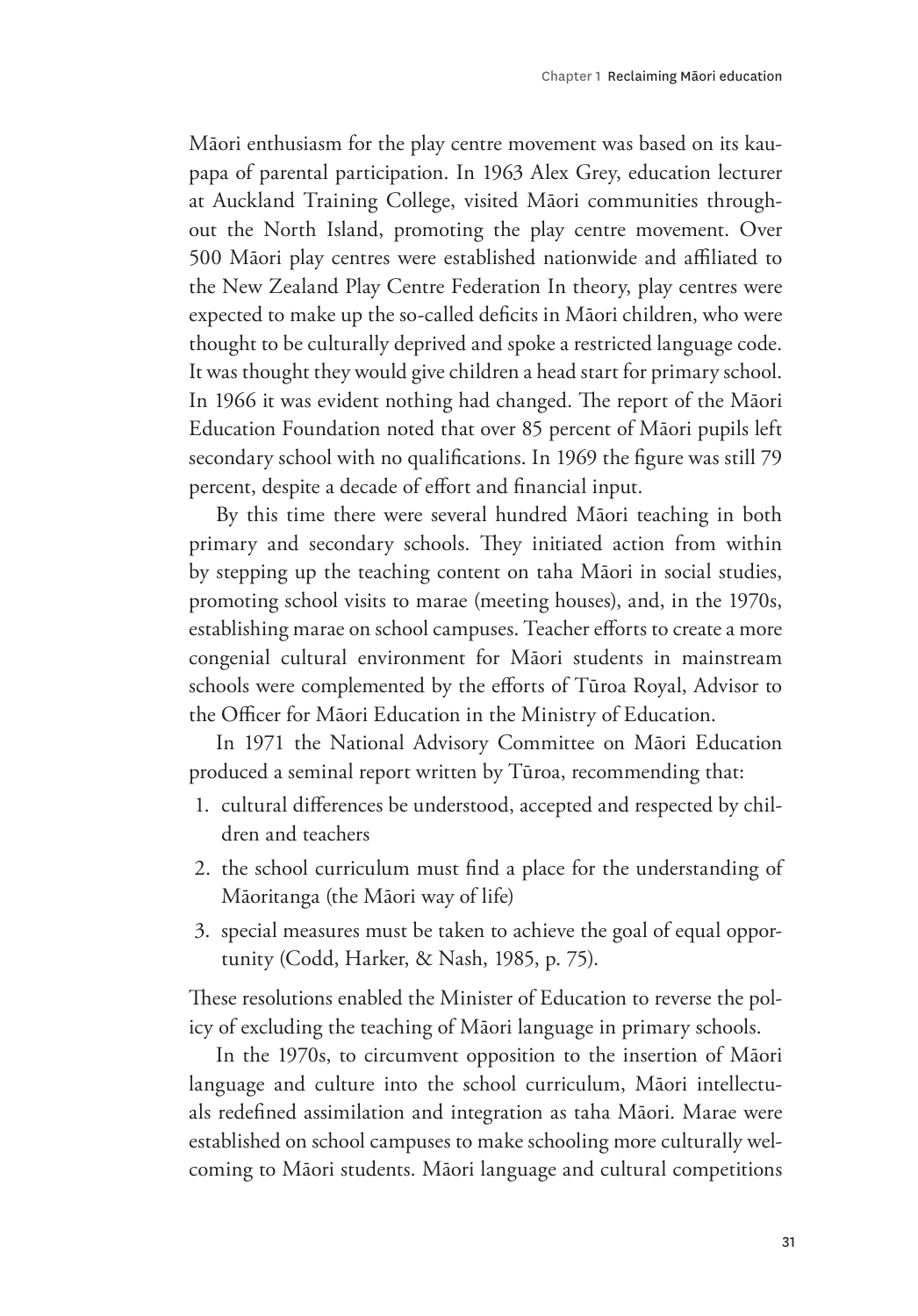expanded the footprint of Māori culture in previously monocultural Pākehā schools. The more embracing concept of biculturalism replaced the ideology of integration advocated by the Hunn Report.

Biculturalism is predicated on the fact that the new nation created by the Treaty of Waitangi is founded on two cultures. The base culture is that of the tangata whenua, the people of the land, whose mythology and tribal traditions connect them to their signifying symbols on the landscape. The overlying culture is that of the coloniser, who attempted to obliterate Māori culture by assimilation. The recovery and efflorescence of Māori culture in the second half of the 20th century negated the policy of assimilation by demonstrating that two cultures can co-exist and interact creatively to the benefit of both.

### *Generation 2000*

Māori academics had their own agenda for cultural recovery through education. Leading the movement was Whatarangi Winiata, Professor of Accounting at Victoria University of Wellington. In 1975 a survey of his iwi, Ngāti Raukawa, found that most young people around Ōtaki on the Kāpiti Coast were unable to speak te reo Māori. Whatarangi devised a programme called Whakatupuranga Ruamano, Generation 2000, setting targets for language learning and entry into the professions. The pedagogy of Māori-language immersion at marae venues leaned heavily on the traditional values of whanaungatanga (kinship) and manaaki (support) from kaumātua (elders) fluent in Māori. Kaumātua taught for free, supported by kaiāwhina, (voluntary teachers). The reo rumaki (language immersion) programme began attracting adult learners from other iwi, and entry had to be limited to members of the Ātiawa, Raukawa and Ngāti Toa Rangatira (ART) confederation of iwi.

### *Kōhanga reo*

As objects of cultural subversion through schooling, Māori had a radical potential to reform education, the portent of which surfaced in the Māori play centre movement. Māori mothers attending play centres in urban areas realised their children were being socialised to become brown Pākehā. Some withdrew their children from play centres to establish informal play groups in their own homes, where children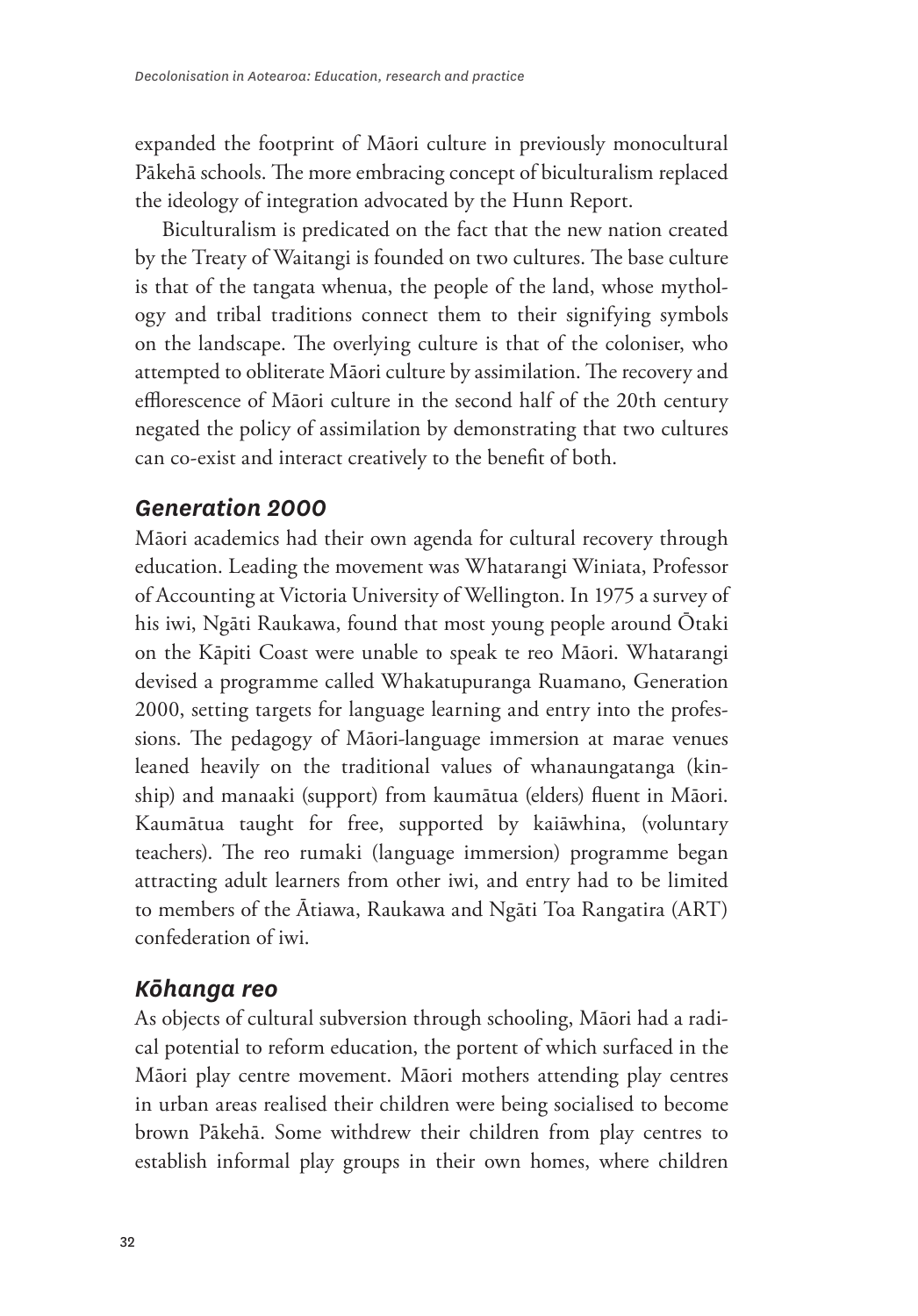would be socialised as Māori. This early breakaway movement provided a ready-made constituency for an authentically Māori preschool system of early childhood education.

In 1979 the most obvious effect of schooling on Māori culture was Richard Benton's gloomy prediction of Māori-language death (Benton, 1979). Māori leaders responded in 1981 by establishing kōhanga reo, preschool Māori-language nests. The Māori-speaking kuia (nannies and aunties) did the teaching, helping young mothers learn the language as well. Within 5 years, 550 kōhanga were established in rural and urban Māori communities, overseen by the Department of Māori Affairs. The Kōhanga Reo Trust and its constituents determined the curriculum and cultural procedures of kōhanga. In 1990 kōhanga reo numbers peaked at around 800. By 1993, 50 percent of Māori infants in early childhood education were in kōhanga reo.

In 1990 the Ministry of Education wanted an integrated system of early childhood education. It took control of kōhanga from Te Puni Kōkiri, the successor to Māori Affairs. Kōhanga were required to be staffed by teachers trained and qualified in early childhood education. The requirement triggered a decline, with over 400 kōhanga closing their doors. By 2006 the Kōhanga Reo Trust was desperate to arrest the decline and promote a recovery, and eventually lodged a claim against the Ministry of Education with the Waitangi Tribunal.

The Tribunal called for a moratorium on policy decisions from the Ministry on kōhanga reo pending discussions between the Trust, the Minister of Education and the Minister of Māori Affairs. An independent adviser was appointed to oversee the implementation of the recommendations in the Tribunal's report, released in October 2012.

### *Māori Educational Development Conference*

The Māori Educational Development Conference at Tūrangawaewae marae in 1984 was a turning point in Māori understanding of the role of education in maintaining Pākehā domination and Māori subordination. The trigger was David Hughes's seminal paper on the School Certificate examination as a cause of unnecessary failure, and his challenge of the 50 percent pass/failure rate. School principals argued with the School Certificate Examination Board that the bright pupils who took academic courses in mathematics, science or French were unfairly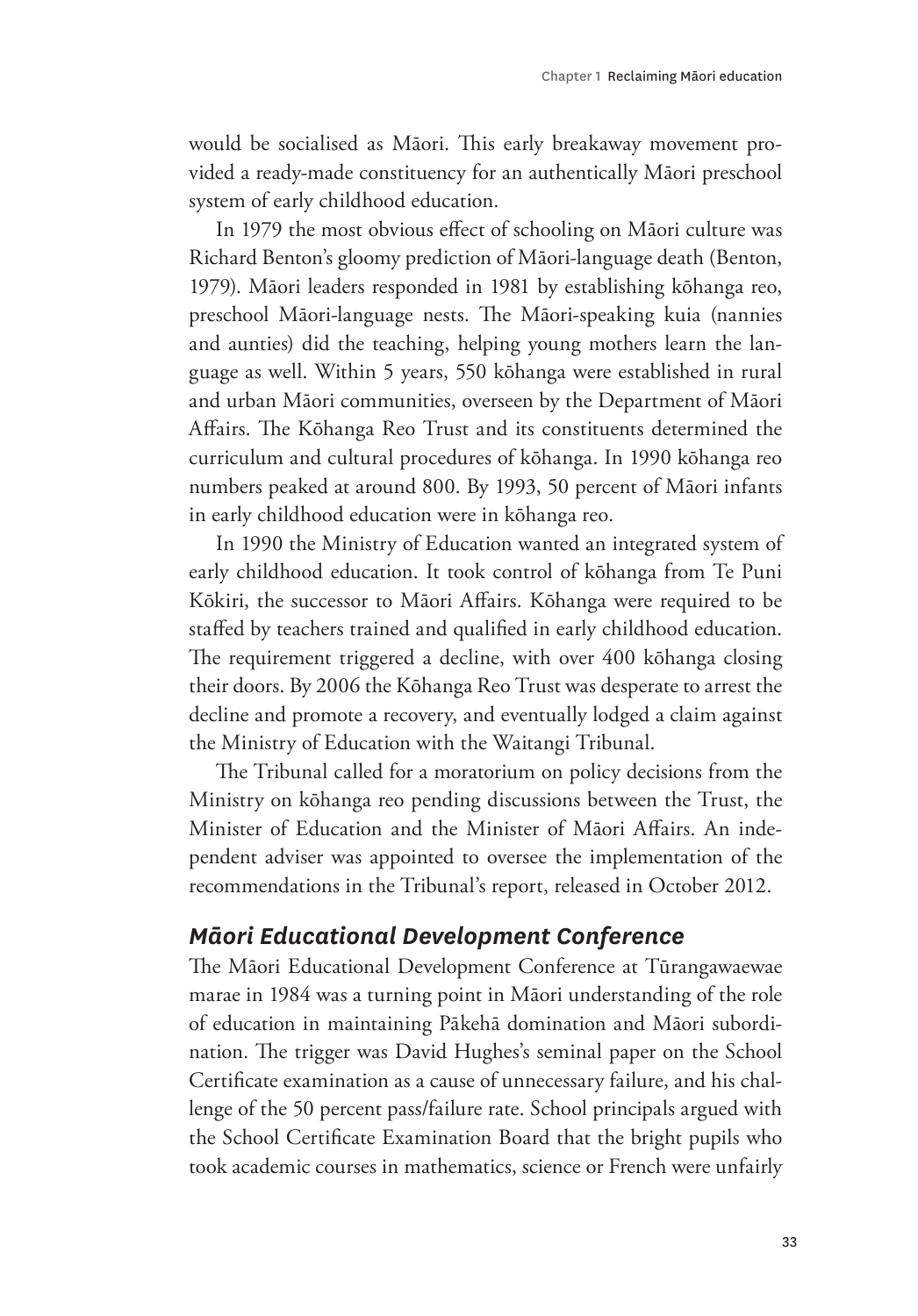penalised by the 50 percent pass/failure rate convention. This led to progressive lifting to 80 percent of the pass rate for academic courses.

Hughes's analysis of School Certificate examination results over a 10-year period revealed that the raw marks had been manipulated through a complicated formula of scaling to give pass rates of up to 80 percent for academic subjects. However, to maintain the convention of an overall 50 percent pass/fail ratio, the scaling formula lowered the pass rates for non-academic subjects such as art, woodwork and technical drawing. Māori language was classified among the non-academic subjects.

Confirmation of Hughes's thesis concerning the "subject hierarchy" pass rate came from Māori-language teachers, whose students did well in on-course assessment but more than 50 percent failed the School Certificate examination. In one year the pass rate in Māori language fell to 39.1 percent (Walker, 1990), a stark exposure of how the elites controlling the education system continued to determine negative outcomes for Māori.

### *Kura kaupapa Māori*

The 300 delegates at the Māori Educational Development Conference concluded that the strategy of trying to reform a morally flawed education system to accommodate Māori culture over 25 years was a waste of energy. The conference resolved to establish alternative primary schools modelled on the precedent set by kōhanga reo. Three independent kura kaupapa Māori schools were established: Hoani Waititi Marae in 1985, Te Kura Kaupapa Māori ō Waipareira in 1987, and Te Kura Kaupapa Māori ō Maungawhau in 1988. The special character of kura kaupapa was their objectives of language and cultural maintenance. The kura trialled the teaching of the primary curriculum in the Māori language.

Te Aho Matua were the six principles underlying kura kaupapa:

- te ira tangata—the human essence of a child with physical, spiritual and emotional needs
- te reo—how kura can promote the advance of the Māori language
- ngā iwi—the tribes through which children make sense of their world and their place in it
- te ao—the world of light, where children come to understand fundamental truths about reality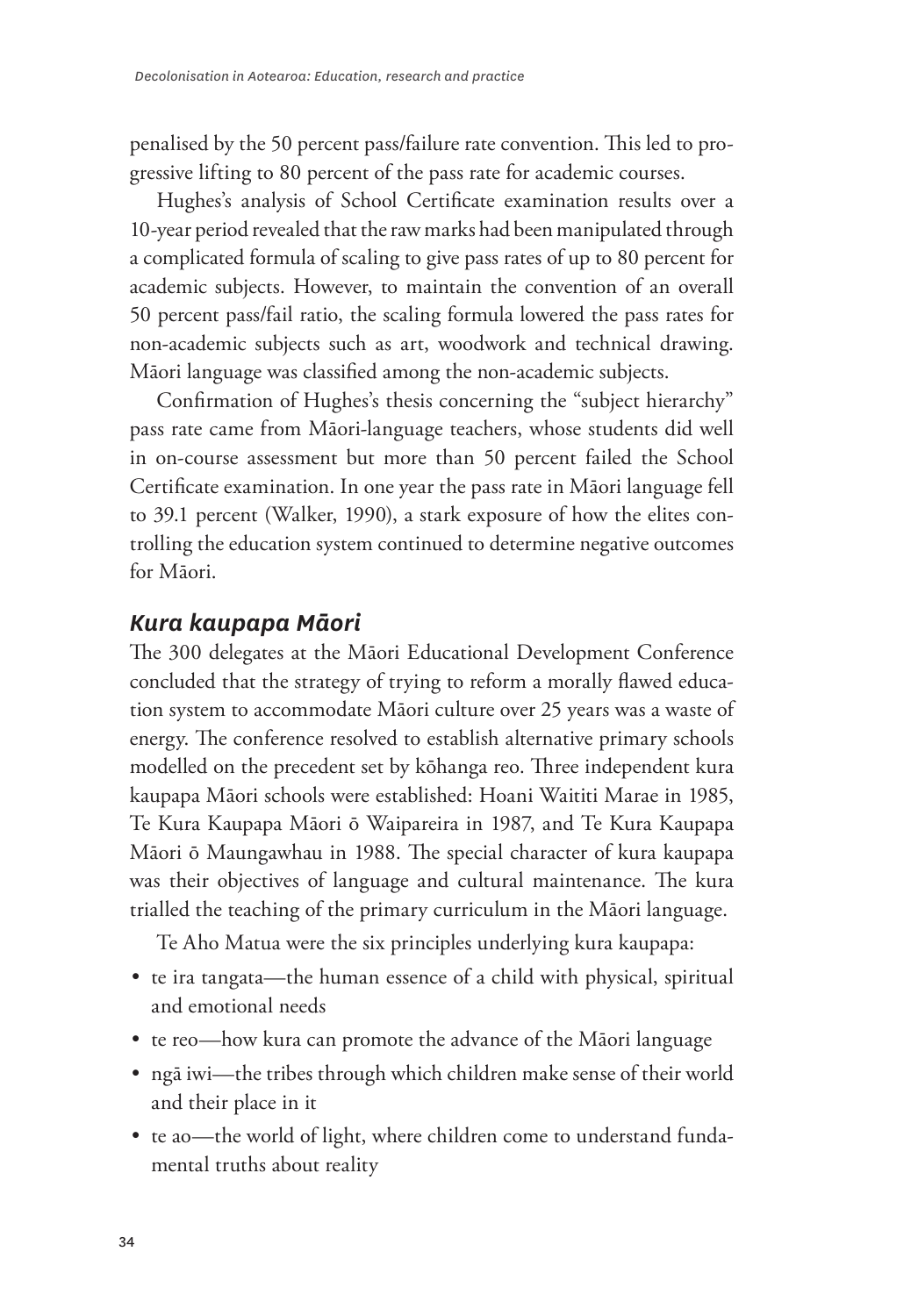- āhuatanga ako—learning that is congenial to the child and its whānau and is conducive to the requirements of the national curriculum
- ngā tino uaratanga—the values defining the character of kura kaupapa for transmission to children (Te Rūnanganui o ngā Kura Kaupapa Māori o Aotearoa, 1998).

In 1990 the proponents of kura kaupapa persuaded the Ministry of Education to fund a pilot scheme for six kura kaupapa Māori. Fortuitously, this coincided with policy changes in education under *Tomorrow's Schools*, which provided funding for a new category of schools with a "special character". Over the next 17 years the number of kura kaupapa nationwide increased to 71. At their inception kura were essentially primary schools, known as kura tuatahi, catering for children from Years 1 to 8. But there were also composite area schools in largely rural Māori communities catering for children aged 5–18. When these were converted to kura kaupapa they were designated kura arongatahi. In 2008 there were 15 schools in this category.

### *The gaps continue*

In 1991 the *Ka Awatea* report (Henare et al., 1991) found that the gaps the Hunn Report identified 30 years earlier remained. The report proposed establishing commissions in education, health, employment and economic development to address the gaps, but this was criticised as creating a "super ministry" for the benefit of Māori. *Ka Awatea* was stillborn when the Government denied the programme funding and sacked the Minister of Māori Affairs, Winston Peters.

Undeterred, Te Puni Kōkiri (the Ministry of Māori Affairs) revisited the gaps issue in 1998. Its report, *Progress Towards Closing Social and Economic Gaps Between Māori and Non-Māori,* found that the gaps were as entrenched as ever. For example, although life expectancy had improved, Māori health overall had deteriorated. Furthermore, despite increased Māori participation in education, disparities between Māori and non-Māori persisted for most indicators of social status (Te Puni Kōkiri, 1998).

In 1999 incoming Prime Minister Helen Clark announced Labour's objective to close the gaps between Māori and non-Māori. Clark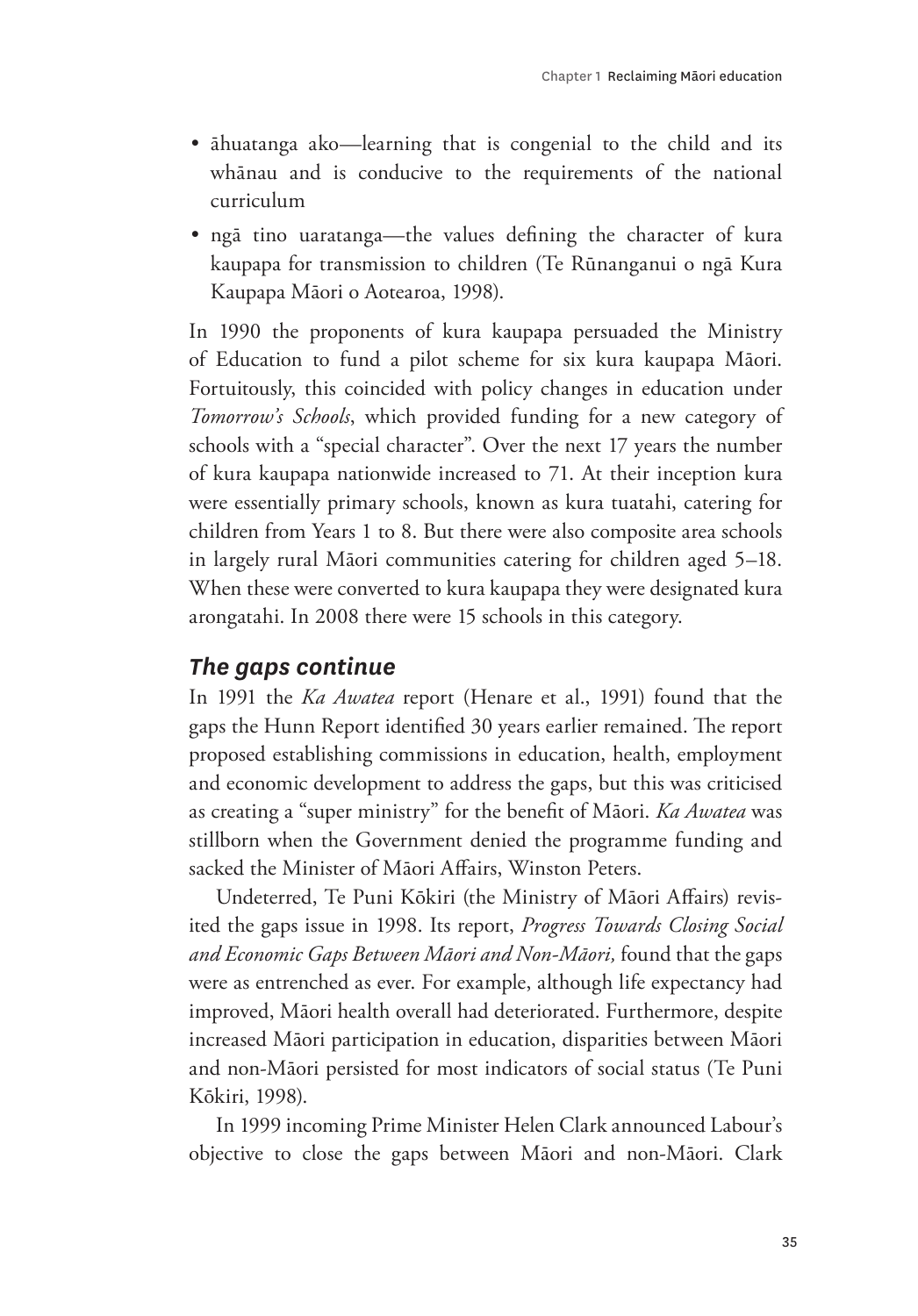signalled her commitment to Māori by establishing and chairing the Gaps Committee, which was criticised for favouring Māori ahead of other deprived sectors of the population. 'Closing the gaps' was subsequently dropped from the political lexicon and replaced by the nebulous 'capacity building in Māori communities'.

### *Conclusion*

The 2003 report *Decades of Disparity*, published by the Otago Medical School and the Ministry of Health, found that the mortality rate gap between Māori and non-Māori had increased between 1980 and 1999. Besides epidemiological risk factors, the report blamed social and structural factors for this growing disparity. The widening gap was seen as a downstream effect of the restructuring of the economy: "Inequalities between Māori and non-Māori had widened in employment status, education, income and housing, the key social determinants in health and social well being" (Ajwani, Blakely, Robson, Tobias, & Bonne, 2003, pp. 46−50).

This whakapapa of the gaps from the 1930s through to 2003 confirms the disparity as a structurally entrenched artefact of New Zealand's colonial history. Māori responded to the Hunn Report with co-operative strategies to make schooling more congenial to Māori culture. This included supporting the play centre movement, inserting Māori language and culture into the curriculum and establishing marae on school campuses. These transformations set the stage for the emergence and development of a truly liberating pedagogy in the form of kōhanga reo, kura kaupapa and wānanga.<sup>2</sup>

Since neither the Government nor its officials in the Ministry of Education had the stomach to deal with the gaps, it was up to the victim to do so. Māori, of necessity, must struggle to close the gaps and liberate themselves from Pākehā hegemony, as they have done in education for most of the 20th century. The downstream effect of wānanga has turned Māori on to education so that more people now aspire to gaining a tohu (qualification). The "blackout" identified by Hunn is being dispelled by a new dawn.

The noble purpose of education—to nourish the minds and hearts of children to realise their human potential in the world bequeathed to them by their ancestors—was perverted by the coloniser to subordinate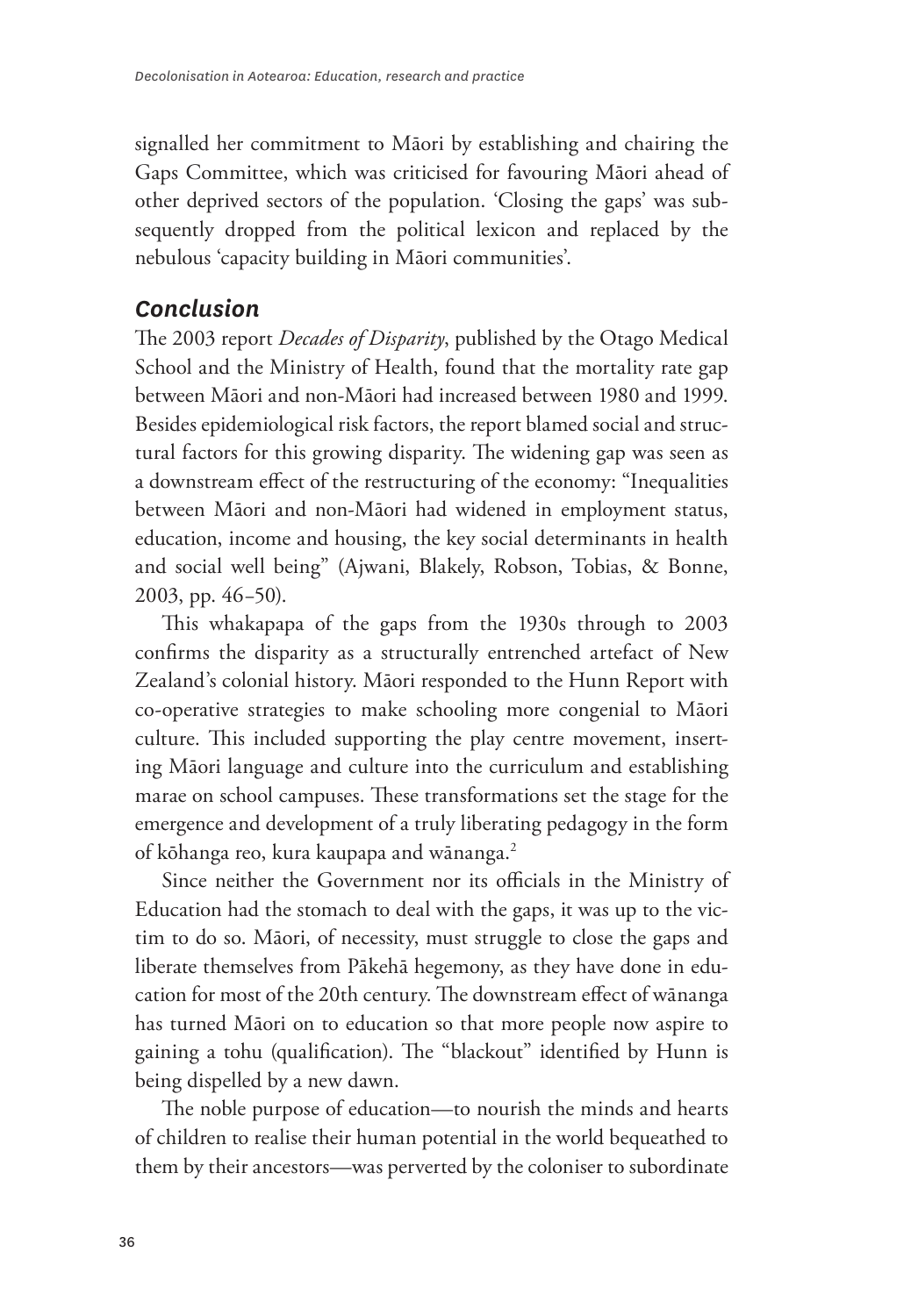Māori as an underclass below the meanest of white men. With the exclusion of Māori language and culture from the curriculum, schooling became an arena of conflict and resistance, with the majority of students dropping out of school with no qualifications to join the workforce as domestics and manual workers. Schooling was doing exactly what it was designed to do when the Hunn Report in 1960 noted there was a "blackout" of Māori in higher education, a Freudian slip perhaps baring the truth that triggered Māori reaction.

#### *References*

- Ajwani, S., Blakely, T., Robson, B., Tobias, M., & Bonne, M. (2003). *Decades of disparity: Ethnic mortality trends in New Zealand 1980-1999*. Wellington: Ministry of Health and University of Otago.
- Barrington, J. (1970). A historical review of policies and provisions. In J. Ewing & J. Shallcrass (Eds.), *Introduction to Māori education*. Wellington: New Zealand University Press.
- Barrington, J., & Beaglehole, T. (1974). *Māori schools in a changing society*. Wellington: New Zealand Council for Educational Research.
- Benton, R. (1979). *Who speaks Māori in New Zealand?* Wellington: New Zealand Council for Educational Research.
- Calman, R. 'Māori Education mātauranga church boarding schools', *Te Ara the Encyclopedia of New Zealand*. Retrieved from http://www.TeAra.govt.nz/ en/maori-education-matauranga/page-4
- Codd, J., Harker, R., & Nash R. (Eds.). (1985). *Political issues in New Zealand education*. Palmerston North: Dunmore Press.
- Elsmore, B. (1985). *Like them that dream: The Māori and the Old Testament*. Tauranga: Tauranga Moana Press.
- Foucault, M. (1980). *Knowledge/Power*. New York, NY: Pantheon Books.
- Freire, P. (1972). *Pedagogy of the oppressed*. New York, NY: Bloomsbury.
- Henare, D., et al. (1991). *Ka Awatea*. Wellington: Manatu Maori.
- Hunn, J. K. (1961). *Report on Department of Māori Affairs*: *With statistical supplement, 24 August 1960*. Wellington: Government Printer.
- Jenkins, K., & Morris Matthews, K. (1995). *Hukarere and the politics of Māori girls' schooling*. Palmerston North: Dunmore Press.
- Jones, A., & Jenkins, K. (2011). *He kōrero: Words between us: First Māori Pākehā conversations on paper*. Wellington: Huia Publishers.